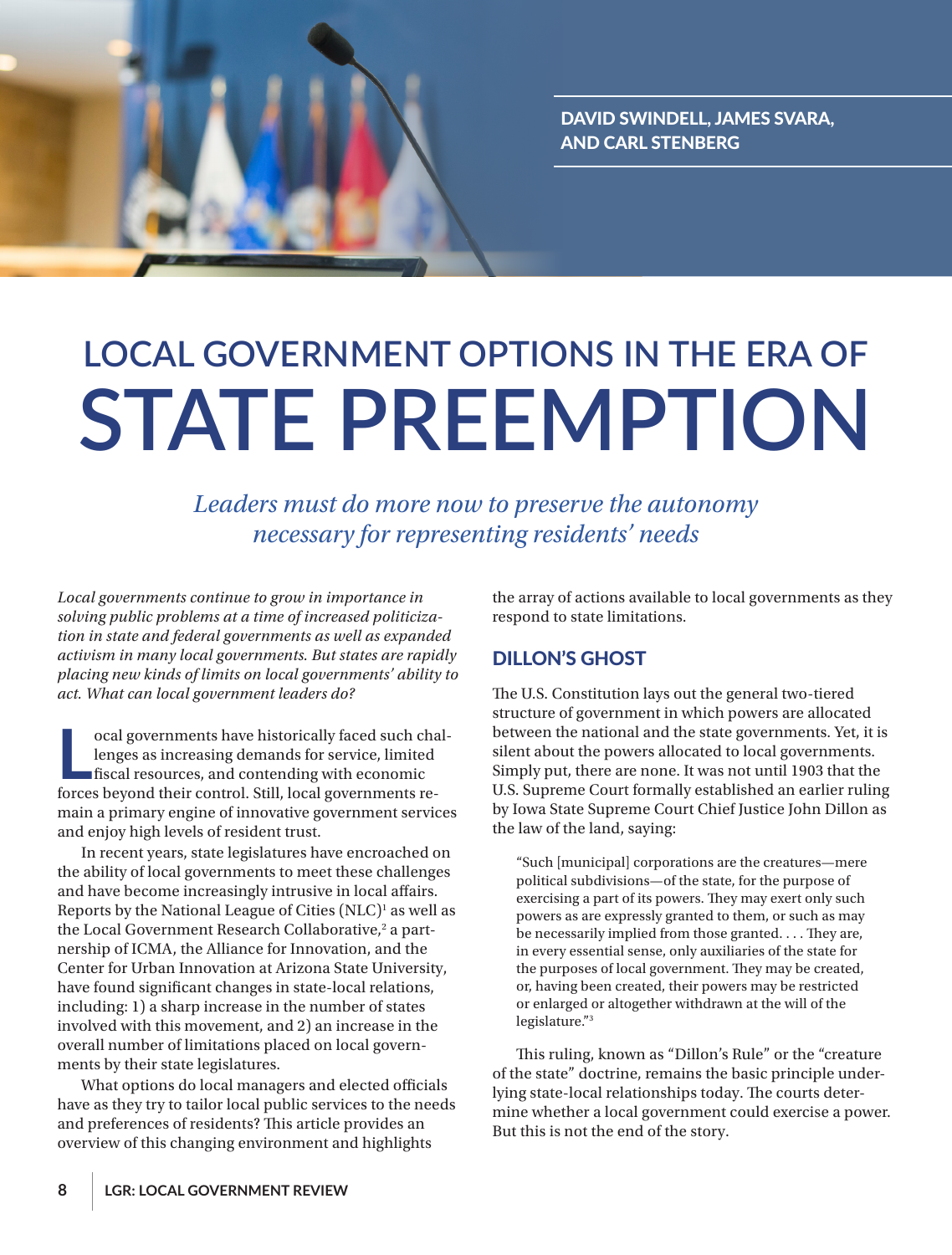While Dillon's Rule was emerging, western states were going a different direction. Residents and progressive reform groups began championing a competing doctrine by which local governments would have greater authority to act on their own behalf. This doctrine, referred to as "home rule" or "local autonomy," asserted that municipalities should have the freedom to implement ordinances and policies in line with local citizen preferences as long as not expressly prohibited by the state constitution or legislature.

So even with an established U.S. Supreme Court position on the issue, the balance between state control and local autonomy has continued to evolve over the past 115 years, with states clustered in "expressly permitted" and "expressly forbidden" categories. Still, the differences were not always clear-cut. A common practice in Dillon's Rule states, for instance, has been to make exceptions through targeted legislation granting powers to a specific government in response to a request from the local legislative delegation.

## DILLON TODAY AND THE ATTACK ON LOCAL AUTONOMY

Several arguments support both philosophical approaches to local autonomy. The most common argument for greater state control, for instance, is premised on economic development grounds: statewide policy, particularly in terms of regulatory authority, creates a more standardized business environment. Furthermore, as was common in the civil rights era of the late 1960s and 1970s, state governments have intruded on local authority to ensure adherence to state and federal civil rights guidelines.

Proponents of local authority argue that the spate of recent actions by states to take away local control is in response to special interests (e.g., conservative groups like the American Legislative Exchange Council) and industry groups that are exercising influence with legislatures to circumvent local preferences. Telecommunications companies involved in the rollout of 5G cellular infrastructures, for example, have successfully convinced several legislatures to intervene on their behalf over local governments.

Champions of local autonomy argue that local governments need flexibility to experiment with alternative and innovative solutions to service delivery and processes. Local control is a better vehicle for expressing resident preferences. As noted by a recent survey by ALG Research, residents agree that local governments are better able to reflect their community's values than state government (regardless of party affiliation).4

#### RECENT RESEARCH RESULTS

Increased legislative actions affecting local authority have garnered attention from both academic and practitioner

researchers. Dr. Lori Riverstone-Newell's work identified a steady increase in preemption-specific bills across the country from 2011 to 2016.5 NLC's 2017 report and 2018 update identified numerous limitations across many policy areas.

A total of 41 states, for example, had preempted local authority over ride-sharing services, 28 had preempted local minimum wage actions, 23 had preempted paid leave policy, and another 20 had restricted municipal broadband authority. Rather than waiting for the courts to resolve a challenge to a local power under the traditional Dillon's Rule approach, states are increasingly restricting local control in advance.

We conducted a review of state actions affecting local government authority, beginning with a pilot review of eight states from 2001 to mid-2017. This review examined all local-related bills enacted into law regardless of the policy focus. We expanded the search to cover all states, but narrowed the focus to only those laws addressing minimum wage policy and telecommunication issues.

We identified 167 laws passed during this period aimed at local government. The vast majority represented a limitation on local governments (72.5 percent) and another sizeable portion imposed additional requirements on local governments (17.4 percent). Only 10.1 percent expanded local autonomy in any way. More striking is the nearly consistent increase in such legislative activity over this period.

While much of the attention given to the increase in local control limitations has focused on conservative Republican state legislators trying to undermine predominately liberal Democratic central city governments, our data suggest something different. Rather, there appears to be a greater likelihood of state intervention when one party (Republican *or* Democratic) controls both legislative chambers and the governor's office in a political "trifecta."

Currently, Republicans have far more trifectas than Democrats so there is more intrusion in local affairs by Republican trifectas. Democratic trifectas also are engaged in these activities, including the state of New York preempting the ability of New York City from imposing a tax on plastic bags. Therefore, this rise in state interference does not appear to be as simple as party politics as much as it is an outcome of political party power in each state.

#### IT ISN'T JUST ABOUT PREEMPTION

Current conversations about state interference and limitations of local autonomy focus on preemption. Yet preemption is only one form of interference with local discretion. In our research, we identify three categories of state actions: permissions, restrictions, and requirements.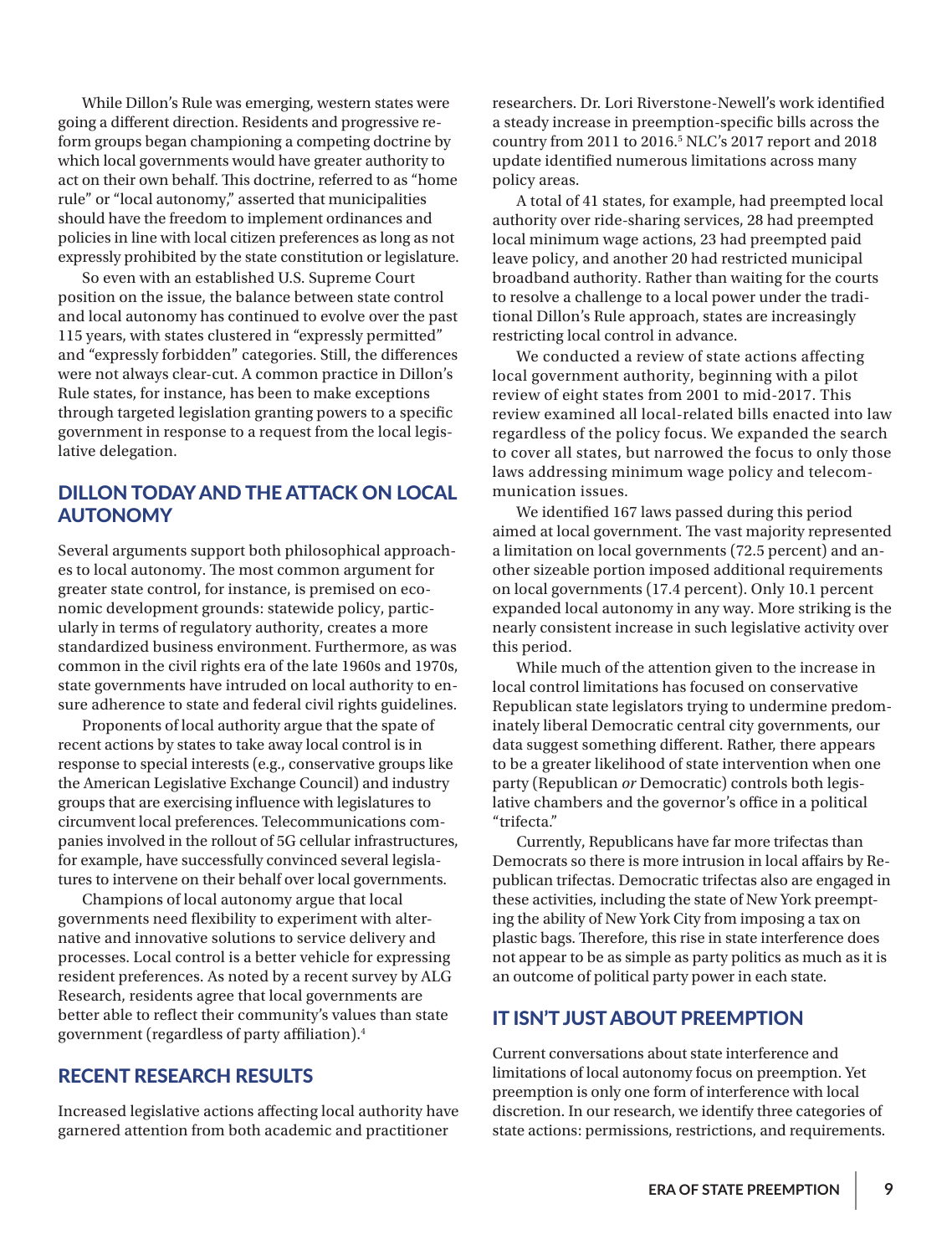#### FIGURE 1 || State Actions on Local Governments by Year: 2001 to 2016



There are several specific activities within each category, including preemption.

Figures 2, 3, and 4 illustrate the wide range of tools state governments use to control local activities. Of the 15 states that passed minimum wage legislation from 2001 to 2017, for example, 13 limited local governments' ability to regulate the minimum wage, one placed a requirement on localities, and one passed expanded local authority. Republican trifectas enacted 77 percent of the minimum wage legislation.

Scholars, practitioners, think tanks, and the media have written extensively in recent years highlighting cases in each of these situations. But most of the attention has fallen on restrictive actions. North Carolina initiated its "bathroom bill" (H.B. 2) as a nullification of an ordinance passed by the city of Charlotte. In the legislative language, the state preempted *all* state agencies, including all local jurisdictions and the university system, from passing future workplace legislation deviating from state law.

Penalties are also receiving attention due to some cities' desires to declare themselves "sanctuary cities" and offering a place of safety to immigrants, refugees, and others threatened by deportation. Texas Governor Greg Abbott, for example, signed a law in 2017 to preempt Texas cities from declaring themselves as sanctuary cities, which included language that penalizes police officials who fail to cooperate with federal immigration officials with removal from office, fines, and prison time.

#### WHAT'S A CITY TO DO?

Given the encroachment of state governments into the actions of local jurisdictions, local officials face the decision of how best to respond. They can simply do nothing and give in to the state's desires, regardless of how well or poorly the state's actions align with the preferences of a local community. But they have a range of other options.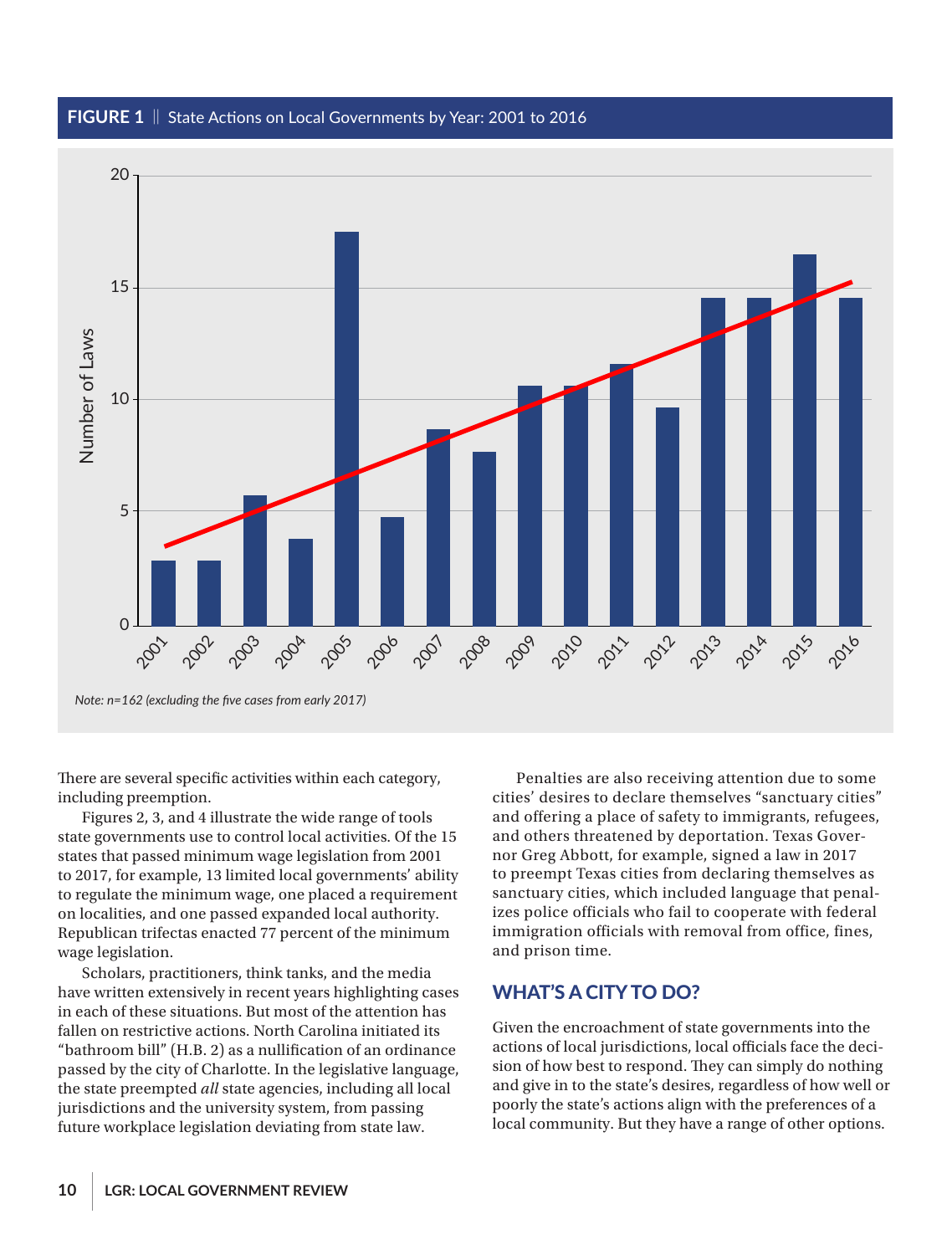#### **FIGURE 2** || Types of State Actions: Permit Local Actions

| <b>TYPE OF CONTROL</b>                    | <b>TYPE OF STATE-LOCAL LEGAL RELATIONSHIP</b>                                                        |                                                                                                   |  |
|-------------------------------------------|------------------------------------------------------------------------------------------------------|---------------------------------------------------------------------------------------------------|--|
|                                           | <b>Dillon's Rule States</b>                                                                          | <b>Home Rule States</b>                                                                           |  |
| <b>Broad or specific</b><br>authorization | Express powers granted to city in charters or in<br>state law                                        | Broad authorization to all or to designated<br>municipalities plus specific authorization in laws |  |
| Limited or targeted<br>authorization      | Local bill to grant power to a specific city (if local<br>legislation is allowed) or group of cities | Use classification to permit some cities to act                                                   |  |

#### **FIGURE 3** || Types of State Actions: Restrict Local Actions

| <b>TYPE OF CONTROL</b>                                                    | <b>TYPE OF STATE-LOCAL LEGAL RELATIONSHIP</b>                                             |                                                                       |
|---------------------------------------------------------------------------|-------------------------------------------------------------------------------------------|-----------------------------------------------------------------------|
|                                                                           | <b>Dillon's Rule States</b>                                                               | <b>Home Rule States</b>                                               |
| <b>Omission</b>                                                           | Fail or refuse to grant express power                                                     | Fail to include in general authorization                              |
| <b>Targeted restriction</b>                                               | Intervention in single jurisdiction (if local<br>legislation allowed)                     | Use classification to prevent some cities from<br>acting              |
| <b>Nullification</b>                                                      | Nullify local policy/program/ practice that is not<br>expressly granted or fairly implied | Nullify local policy/ program/practice in conflict<br>with state laws |
| Prohibition                                                               | Forbid local action that is not consistent with<br>state law                              | Forbid local action that is not consistent with<br>state law          |
| Penalize                                                                  | Sanctions imposed for specified actions                                                   | Sanctions imposed for specified actions                               |
| Preempt the authority of<br>local government to act<br>in specified areas | Preemption                                                                                | Preemption                                                            |

### **FIGURE 4** || Types of State Actions: Requirements for Local Action

| <b>TYPE OF CONTROL</b> | <b>TYPE OF STATE-LOCAL LEGAL RELATIONSHIP</b>                                          |                                                                                        |  |
|------------------------|----------------------------------------------------------------------------------------|----------------------------------------------------------------------------------------|--|
|                        | <b>Dillon's Rule States</b>                                                            | <b>Home Rule States</b>                                                                |  |
| <b>Requirements</b>    | Set standards that all governments must meet                                           | Set standards that all governments must meet                                           |  |
| <b>Mandates</b>        | Require all governments to act (e.g., unfunded<br>mandate) or comply with requirements | Require all governments to act (e.g., unfunded<br>mandate) or comply with requirements |  |

The NLC report recommends that local officials "choose their preemption battles wisely." This requires communication with state officials to determine the extent to which there is an opportunity to shape legislation moving forward. Local officials should address the preemption narrative to better frame debate.

In our work, we highlight six additional options. Some of these vary depending on the type of state-local legal arrangement.

These options come with costs and different likelihoods of success. Defying the state legislature is a risky proposition and ties to the importance of the NLC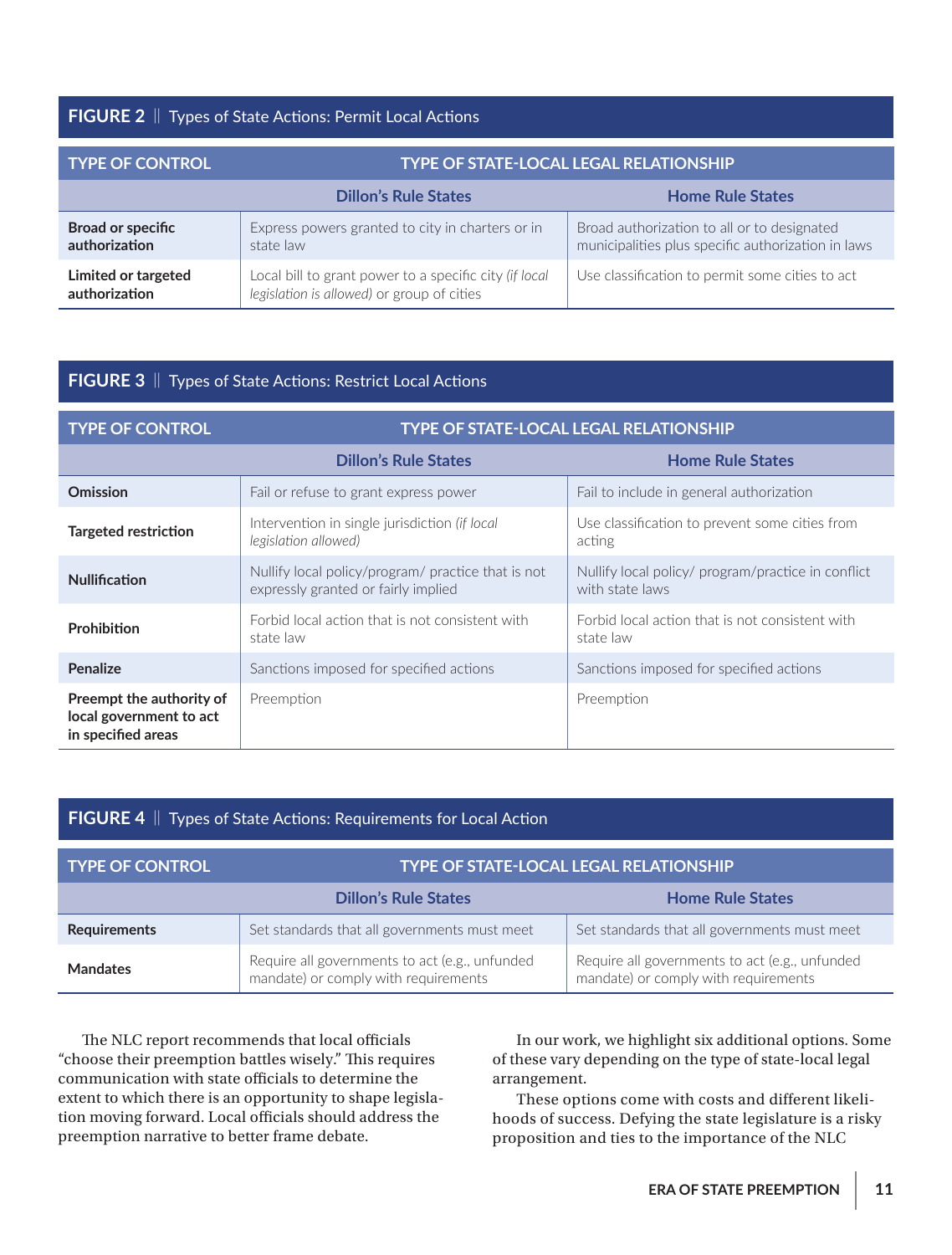**FIGURE 5** || Actions Local Governments Can Take in Response

| <b>TYPE OF CONTROL</b>                  | TYPE OF STATE-LOCAL LEGAL RELATIONSHIP                                                                                                      |                                                                                                        |  |
|-----------------------------------------|---------------------------------------------------------------------------------------------------------------------------------------------|--------------------------------------------------------------------------------------------------------|--|
|                                         | <b>Dillon's Rule States</b>                                                                                                                 | <b>Home Rule States</b>                                                                                |  |
| Defiance                                | Resist preemptions and limitations                                                                                                          |                                                                                                        |  |
| Use legal powers and<br>test the limits | Locally initiated legal action within granted<br>powers                                                                                     | Locally initiated legal action within broad powers;<br>take advantage of home rule option if available |  |
| Referendum                              | Change state policies                                                                                                                       |                                                                                                        |  |
| "Workaround"                            | Find method that complies with or circumvents<br>restrictions                                                                               | Find method that is consistent with state law                                                          |  |
| <b>Request additional</b><br>powers     | Seek specific authorization from legislature for all<br>local governments or request targeted local bill to<br>permit action                | Seek broad legislative authorization for all cities<br>concerning previously ungranted power           |  |
| Advocacy and<br>voluntary efforts       | Raising awareness by local government(s) and through partnerships with nongovernmental<br>organizations to promote preferred policy outcome |                                                                                                        |  |

recommendation to choose a preemption battle wisely. Local officials need to understand how likely and in what ways the state will push back.

A local government can also use its own legal powers to test the limits of state control in a particular policy or service area by making a proactive case that it has the authority to act. Being the first government in a state to enter a new policy area does not necessarily mean that it is not permitted. The city of Seattle, Washington, recently passed a municipal income tax, a first in the state, which is under review by the state supreme court to determine if Washington cities have the right to levy such a tax.

Still, challenges can be costly if unsuccessful. In North Carolina since 2011, a judge may award attorneys' fees and court costs to challengers that prevail in suits against local governments if the judge finds that the local government "acted outside the scope of its legal authority."6

A more challenging path is to pursue a statewide popular referendum designed to overturn or circumscribe a state intervention. There are three significant challenges to this approach. First, only 26 states have access to this form of direct action. Second, an individual city is rarely equipped to coordinate a statewide campaign on an issue. This means the city will have to partner with others and build a coalition of supporters in other jurisdictions or organizations, which is not a common practice for local officials. Finally, even if a referendum were to succeed, a state legislature can pass new laws to circumvent the intent of the referendum.

A more likely pathway to success is the "workaround." Generally, this option comports with the letter of the law, but it still tries to achieve the desires of the local jurisdiction. As more states have considered "bathroom bills" similar to North Carolina's, some localities have already implemented various workarounds to the gender issues, replacing group bathrooms with individual bathrooms available to everyone equally.

Local governments have the option to ask their state legislators to introduce legislation on their behalf. This grant of power can be targeted at a single jurisdiction, but more likely would empower action by all cities or counties that joined in the request. This was a common tactic for cities and counties in Dillon's Rule states on issues related to access to such new revenue tools as a county option income tax, certain economic development tools, or other specific powers not normally available to local governments. It typically depended on a willingness of the legislature to adopt a special act supported by the local legislative delegation as a "legislative courtesy." Polarization in legislatures makes such grants unlikely if the party majority in the local delegation is different than the legislative majority. Seeking a local bill today requires negotiation with state officials and signals the local government's interest in entering an area where they do not have clear authority.

Perhaps the option with the greatest general likelihood of success is working with other jurisdictions or organizations to promote local government goals at the statehouse. This closely aligns with NLC's recommendation to address the preemption narrative. Local governments should work with their statewide partners at their state league of municipalities, state association of counties, state chapter of ICMA, or the equivalents of these entities.